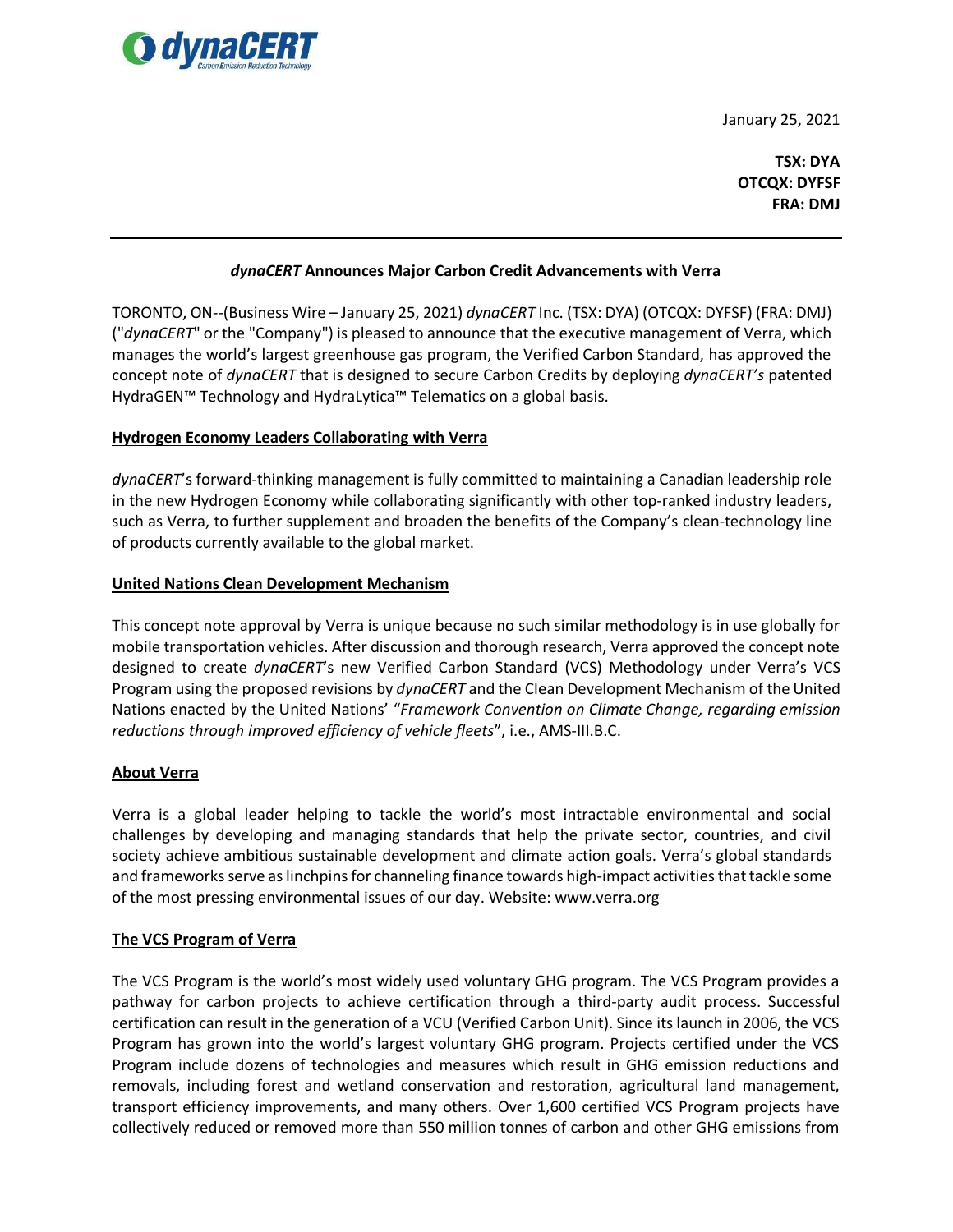

the atmosphere, the equivalent of more than 120 million passenger vehicles being taken off the road for one year.

Monika Wojcik, founder of Environmental Partners, *dynaCERT's* expert Carbon Credit consultant based in London, UK, said, "Approval of the Concept Note is an important landmark for clients of *dynaCERT* expecting to develop carbon reduction projects. Carbon Credits issued from such upcoming projects can reduce the adoption costs of *dynaCERT's* HydraGEN™ Technology. Public awareness and support of Climate Change has become more visible during the COVID 19 crisis. Now, the emissions reduction by industries ready for HydraGEN™ Technology is more urgent than ever."

Jim Payne, CEO of *dynaCERT*, stated, "Verra's approvals bring to *dynaCERT* the high profile and the applauded stimulusto further our technological triumphs for the global sale of Carbon Credits. It is a great honour of *dynaCERT* to work side by side with an accomplished and highly respected international organization such as Verra, and with its expert specialists in GHG's. This great honour is backed by our commitment at *dynaCERT* to constantly advance our innovations in accordance with the environmental mission of the Paris Accord, the United Nations and international organizations that share our corporate vision. *dynaCERT* welcomes Verra. We all look forward to our noteworthy alliance together in the weeks, months and years to come as we continue to grow and expand our technology for today and into the future of the New Hydrogen Economy."

# **Methodology of the United Nations**

More information about the methodology of the United Nations for reductions of emissions of vehicles under the AMS-III.B.C. may be found here: <https://cdm.unfccc.int/methodologies/DB/13LQNV5A5EKORXUG3607N7ROBX6J6K>

# **About** *dynaCERT* **Inc.**

*dynaCERT* Inc. manufactures and distributes Carbon Emission Reduction Technology for use with internal combustion engines. As part of the growing global hydrogen economy, our patented technology creates hydrogen and oxygen on-demand through a unique electrolysis system and supplies these gases through the air intake to enhance combustion, resulting in lower carbon emissions and greater fuel efficiency. Our technology is designed for use with many types and sizes of diesel engines used in on-road vehicles, reefer trailers, off-road construction, power generation, mining and forestry equipment, marine vessels and railroad locomotives. Website: www.*[dynaCERT](http://www.dynacert.com/)*.com.

# *READER ADVISORY*

*Except for statements of historical fact, this news release contains certain "forward-looking information" within the meaning of applicable securities law. Forward-looking information is frequently characterized by words such as "plan", "expect", "project", "intend", "believe", "anticipate", "estimate" and other similar words, or statements that certain events or conditions "may" or "will" occur. Although we believe that the expectations reflected in the forward-looking information are reasonable, there can be no assurance that such expectations will prove to be correct. We cannot guarantee future results, performance of achievements. Consequently, there is no representation thatthe actualresults achieved will be the same, in whole or in part, as those set out in the forward-looking information.*

*Forward-looking information is based on the opinions and estimates of management at the date the statements are made and are subject to a variety of risks and uncertainties and other factors that could cause actual events orresultsto differmaterially fromthose anticipated in the forward-looking information.*